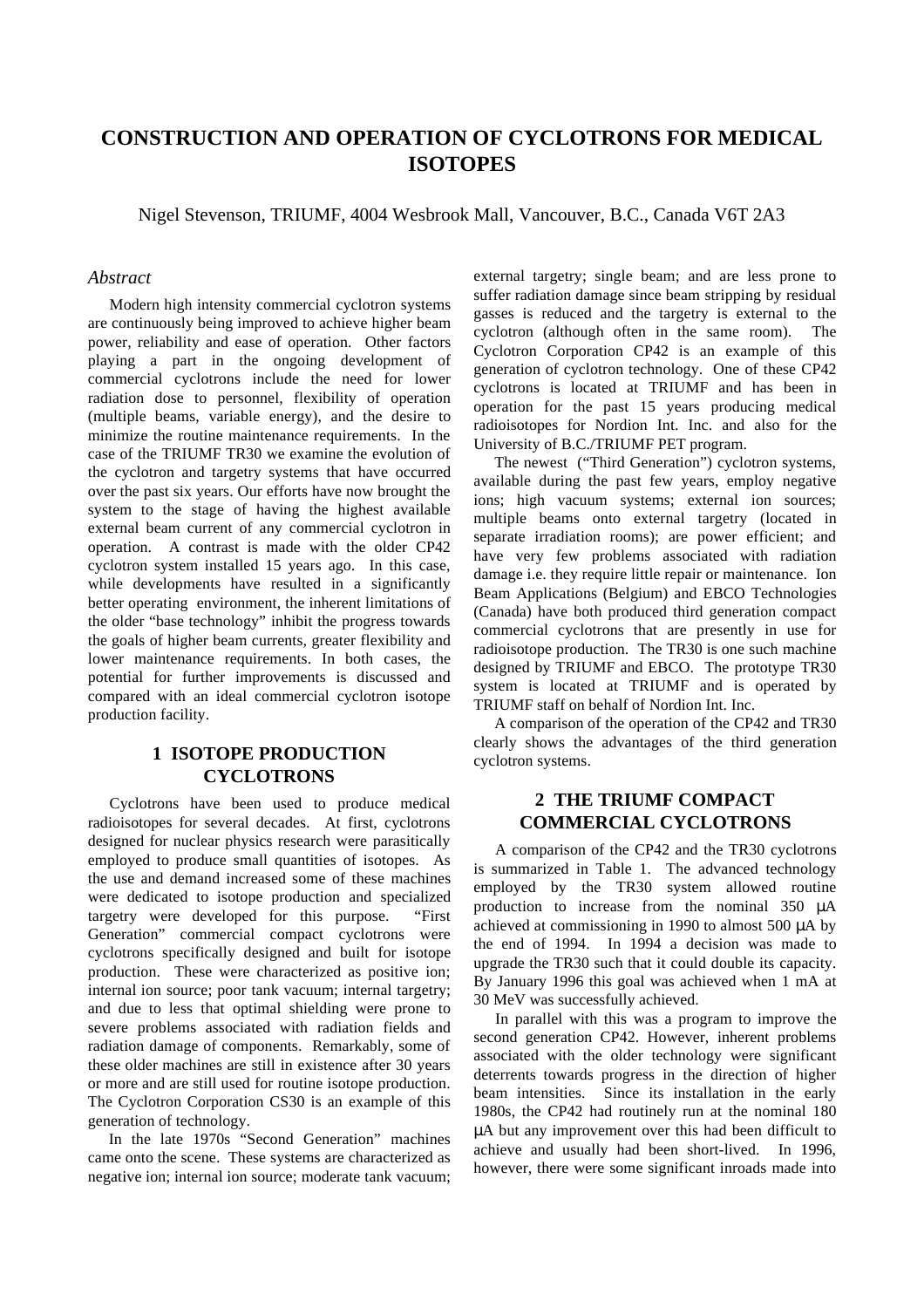improving this older system thereby allowing routine production up to 250 µA at 30 MeV.

Apart from beam intensity, the other major factors [1,2] that affect the running of isotope production facilities include repair (downtime) and maintenance requirements, regulations regarding the radiation dose to personnel, flexibility of operation and the level and security of business.

|                       | CP42        | <b>TR30</b>          |
|-----------------------|-------------|----------------------|
| <b>Ion Source</b>     | <b>PIG</b>  | <b>CUSP</b>          |
| (Location)            | (Internal)  | (External)           |
| Vacuum                | 3 µtorr     | $0.3 \mu$ torr       |
| Particle              | $H - (p)$   | $H - (p)$            |
| <b>Beamlines</b>      | 2           | 2                    |
| Targets               | $9 + 1$     | $3 + 3$              |
| <b>Beam Operation</b> | Single      | Dual                 |
| Energy                | 11-42       | $15 - 30$            |
| <b>Beam Current:</b>  |             |                      |
| 1990                  | $180 \mu A$ | $2 \times 175 \mu A$ |
| 1993                  | 180 µA      | $2 \times 230 \mu A$ |
| 1996                  | 250 µA      | $2 \times 500 \mu A$ |

Table 1: Comparison of the CP42 and TR30 Operation.

### **3 THE CP42 EXPERIENCE**

The CP42 series of cyclotrons were produced by The Cyclotron Corporation in the late 1970s as the successors to the CS series of first generation machines. The TRIUMF machine arrived on-site in 1979 but due to the demise of TCC it was never assembled and commissioned by them. Instead, one of their scientists along with TRIUMF staff had the daunting task of putting the system together and bringing it up to operational standards. By 1983 they had successfully done this and routine isotope production was able to begin. Since that time, step-by-step improvements to the cyclotron and targetry systems have resulted in significant progress in the abilities of this second generation cyclotron. However, progressively higher integrated (annual) beam currents have largely been achieved by reducing downtime rather than by increasing beam currents.

Operating the CP42 with limited staff numbers (6-8 persons) did result in high personnel radiation doses especially during the first 10 years of operation. During this time integrated beam currents were progressively being raised and ongoing minor improvements to the hardware were continuous. Some of the major changes were :

• New Targetry systems. The TCC supplied system was essentially inoperative and impractical. We designed an improved system [3] which has evolved to the point now where even continuous high intensity operation requires infrequent maintenance (once every 3 months).

- Removal of target systems from the cyclotron vault into dedicated irradiation rooms. This has reduced the radiation damage to components of the cyclotron and beamlines.
- Removal of the water cooling packages from irradiation rooms. Radiation damage to components often resulted in downtime since extensive cooldown was generally required to repair these systems. By having them outside of the radiation areas they rarely fail and can quickly be repaired if this does occur.
- Upgrading components to improve reliability e.g., using rad-hard materials, main magnet coil, dees, etc.

The radiation dose to personnel during this period is shown in Table 2. Peaks in personnel dose usually accompanied dips in production as major repair or upgrade work was undertaken. Despite all of this effort the CP42 has proven to be a stubborn machine to improve significantly due to its inherently limited abilities as a second generation system.

|      | CP42  | <b>TR30</b> |
|------|-------|-------------|
| 1984 | 80.8  |             |
| 1987 | 154.0 |             |
| 1990 | 274.3 | 2.2         |
| 1991 | 202.3 | 45.0        |
| 1992 | 109.8 | 42.8        |
| 1993 | 105.2 | 39.8        |
| 1994 | 84.0  | 37.7        |

Table 2: Personnel radiation doses (mSv) for the CP42 and TR30 staff.

### **4 THE TR30 EXPERIENCE**

The TR30 was installed in 1989/90 and began routine production in July 1990. Rapid progress was made in bringing up the beam currents for ongoing radioisotope production over the next few years. In fairness, a large part of this relatively rapid progress was due to already having an experienced cyclotron crew (i.e. the CP42 operators) and also because of the help readily available from the TRIUMF Cyclotron Division.

Commissioning of the TR30 was done at the level of 350 µA. Routine running at this level (dual beam at 175 µA each side) followed almost immediately. Over the next three years the system was pushed to its limit of running 460 µA routinely. At that time a decision was made to upgrade the system to allow 1 mA on-target. The major changes involved [1] were :

The Ion Source required some modifications and power upgrades to increase the d.c. current from 5 mA up to 10 mA. A small central region model cyclotron, used in the original TR30 feasibility study, was available to test out this upgrade.